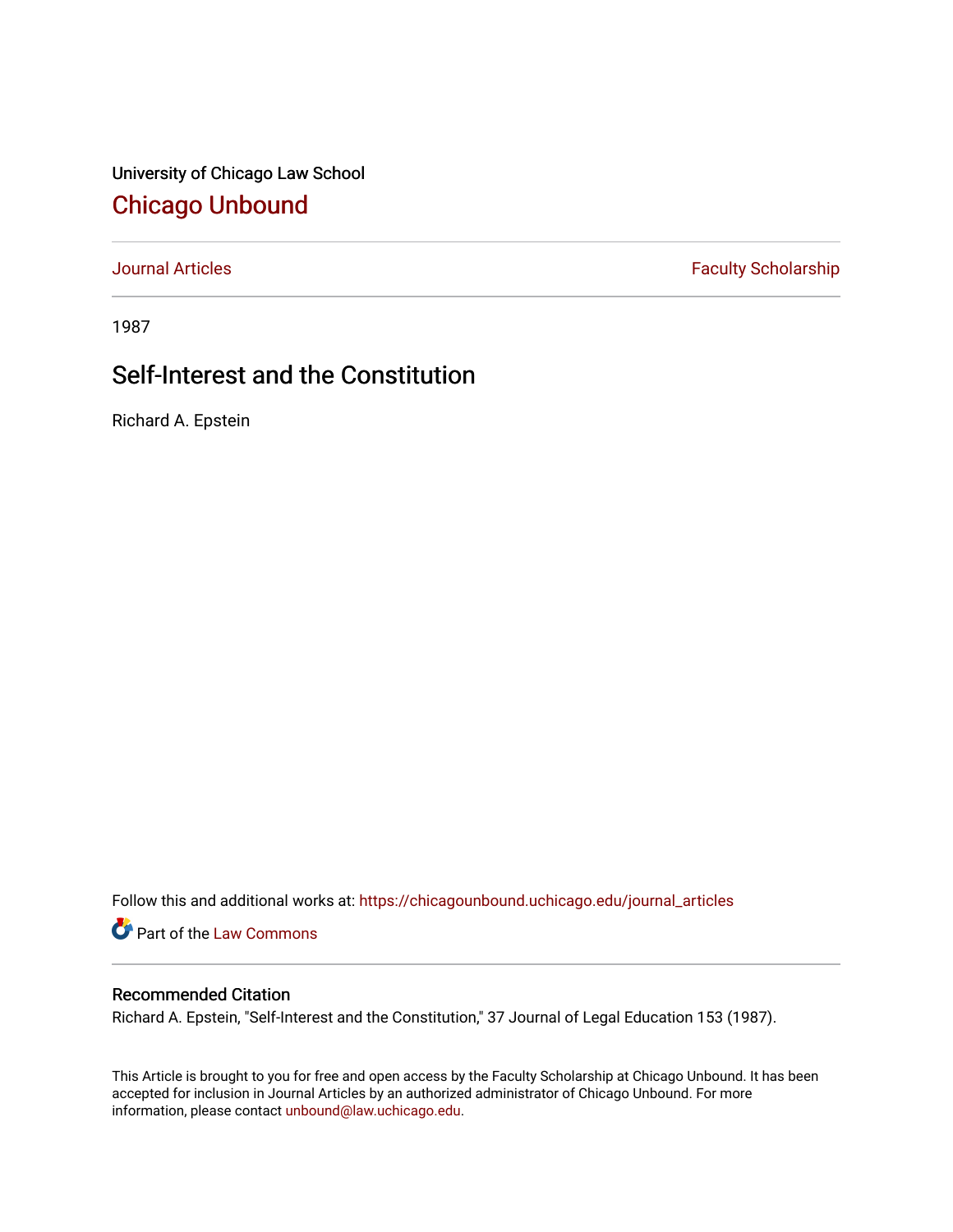# **Self-Interest and the Constitution**

Richard A. Epstein

#### **I.** Self-Interest, Violence and Competition

The choice of a constitution rests in large measure upon our conception of human nature. The relation between human nature and human government was well understood **by** the political writers who influenced the framers of our own Constitution, but it is often lost sight of today. What I hope to do in this brief essay is to resurrect a lost tradition and to show why we as a nation have gone astray because we have failed to keep a close tab on certain critical fundamentals of political theory.

To the question, What is the driving force of human nature with which constitutions must contend?, I give one answer and one answer only: The Hobbesian answer of self-interest. **All** people are not equally driven, but when it comes to the use of power, those who have excessive amounts of self-interest are apt to be the most influential—and most dangerous. Hence it is to curb them, not to accommodate benign altruists, that government should be designed. Of course, we must not oversimplify, for it is surely true that, even among the self-interested, all individuals have different natural talents and endowments. Thus we should not expect that self-interest will manifest itself in the same way in all people. Some people gain more from cooperation, others gain more from competition-hence the organization of firms and the existence of competition (or collusion) between them. But self-interest can express itself in ways other than competition. Sometimes it works through the use of force and violence or the use of deceit. Politics is not immune from these variations that characterize private behavior. If anything, politics brings out the extremes-of both good and evil. Accordingly we should expect coalitions, competition, confiscation, and violence to be part of the political process as it is of private affairs. And it is just that array of behaviors and outcomes that we have observed over time.

There is unfortunately no set of institutions which can escape the ravages of misdirected self-interest. The problem then is to design a set of institutions which at some real, admitted, positive cost curbs the worst of its excesses. In order to design that system of governance, it is not enough

**01987 by** the Association of American Law Schools. Cite as **37 J.** Legal Educ. **153 (1987).**

Richard **A.** Epstein is James Parker Hall Professor of Law, University of Chicago. This paper was prepared for the Plenary Session program, "The Idea of the Constitution," held at the annual meeting of the Association of American Law Schools in Los Angeles on January **5, 1987.** The paper has been prepared from a transcription of oral remarks, without the qualifications and citations one might expect in a formal paper.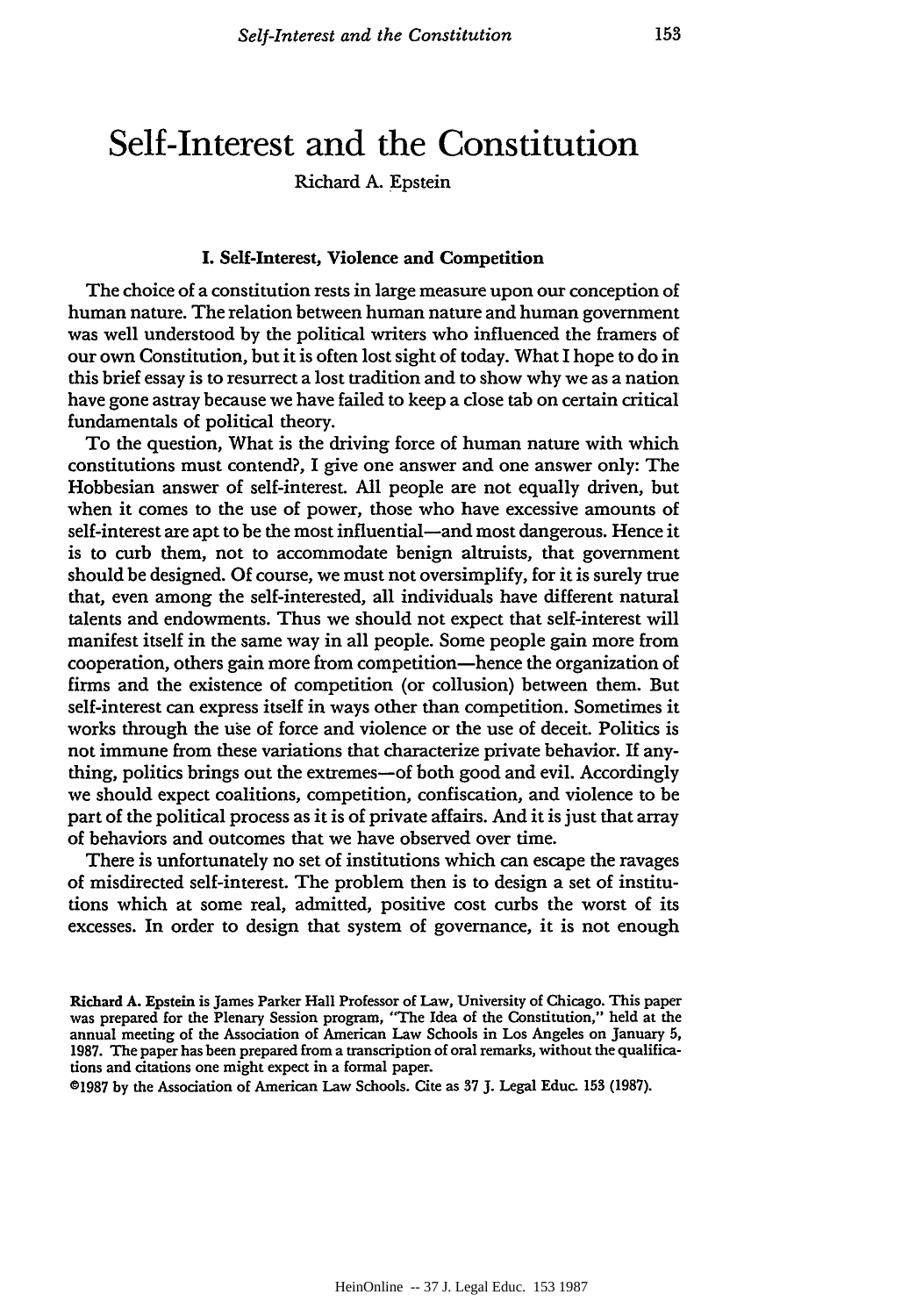simply to condemn self-interest. Such condemnation cuts too broadly, for then there is nothing left to praise. It is necessary therefore to distinguish among the different manifestations of self-interest.

One way to clarify the issue is to examine the correspondence between, or the divergence of, the private and the social interest. Competition and violence give very different pictures. Voluntary bargains tend to benefit both parties to trade and by increasing the store of wealth tend (with a few minor exceptions, e.g., monopolies) to have positive external effects on the'public at large as well. The greater the wealth in the aggregate, the greater the opportunities for third parties to trade with the contracting parties. When one looks at a full array of transactions, therefore, any outsider's particular loss in one case is overridden by the potential for gain from free trade in a myriad of other transactions. I might wish to stop a voluntary trade between A and B because I hope to sell to **A.** But if I were forced to decide whether I wish to stop all voluntary sales across the board in order to stop this one, my answer would clearly be "no." With the strategic options blocked, I will not forfeit the many opportunities for buying and selling that the system of markets affords to me, along with all others. As a general matter, discrete competitive losses are offset **by** systematic gains from which everyone-the short-term loser included-benefits. What I want is a special exemption from the general rules. I should not get it.

Violence produces very different social effects than does competition, because one individual's gain is necessarily another's loss. Violence yields no mutual benefits. Further, the third-party effect of violence is to spread fear throughout the general population. There is no reason to think that the total level of wealth or happiness in society will remain constant when incursions on liberty and property are routinely tolerated. Vast resources will be spent on attack and defense, so that the total level of wealth (the social pie) will shrink through the process of coerced redistribution. The negative social consequences of violence stand in sharp opposition to the positive consequences of competition.

There is then a functional explanation for the durability of the basic distinction between force and persuasion both in constitutional law and political theory. One obvious way to think of a constitution follows. A constitution should vest in "The Sovereign" the task of controlling violence and of facilitating voluntary transactions. Our general success in this task should **not** blind us to its importance.

## **II.** Three Limitations on Sovereignty

It is one thing to specify what behavior is legal and what is not. It is quite another to make sure that the rules are observed in practice. For enforcement we turn to the sovereign. But who is the sovereign? Here any neat theory of governance tends to break down in practice, just as all systems do when one searches for a prime mover. It is hard to identify the sovereign. We cannot rely upon the market, that is, voluntary transactions, to police and protect the market. Someone will break from the post, set up shop as a sovereign, and claim and exert a monopoly on force. The risk is that the sovereign's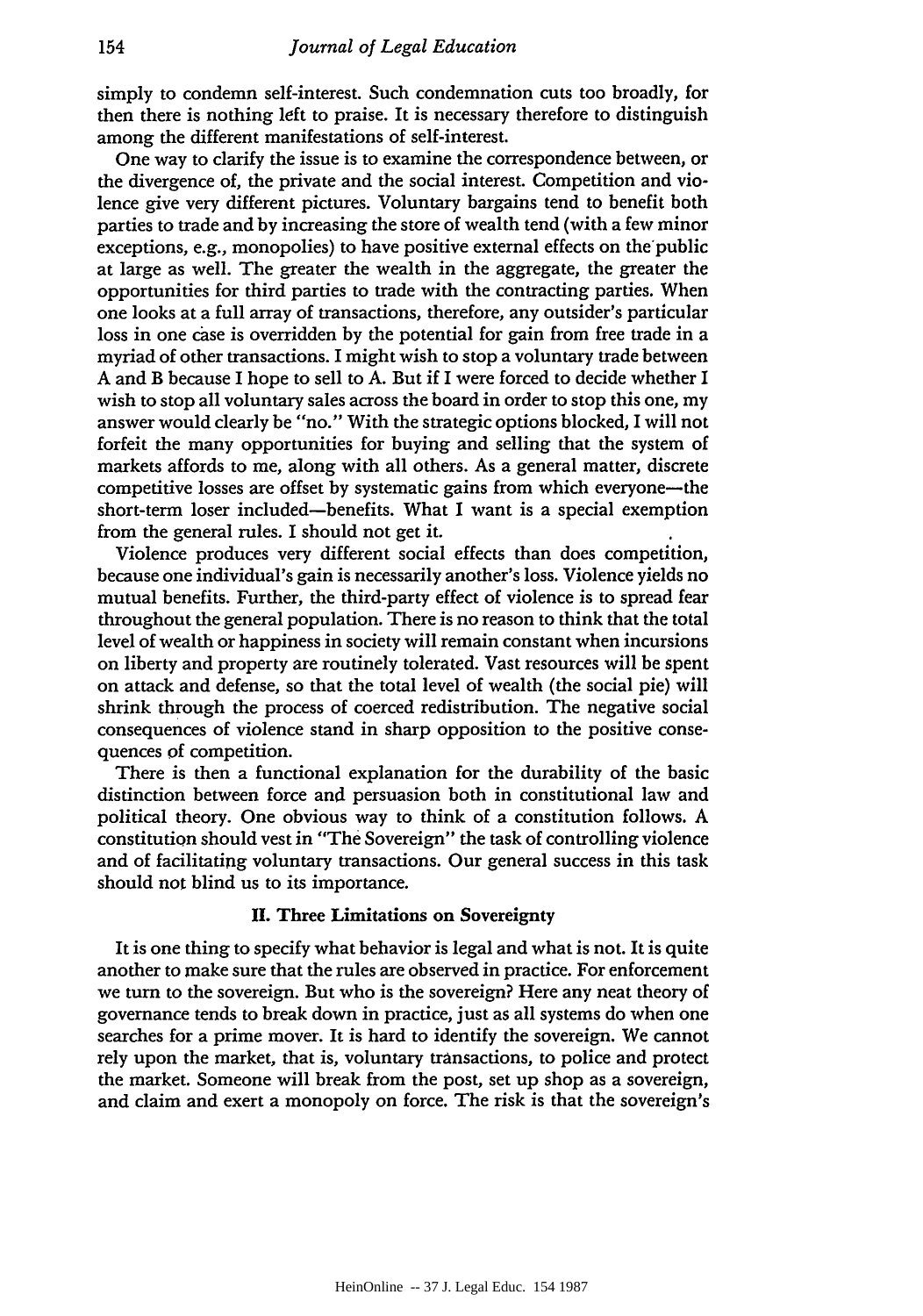self-interest will render him faithless to his duty to protect the legal order. He will have the position and face the temptation to extract all he can from the citizens in order to improve his own personal condition. For example, rentseeking in politics is simply a statement that the sovereign, i.e., those fallible people with sovereign power, will allow the citizen a little something so long as he continues to make the sovereign better off. Thus the sovereign, the supposed solution to the problem of political union, himself becomes the problem. And the issue of constitutionalism is just this: how to constrain the misconduct of the sovereign while allowing him the necessary power to keep peace and good order.

Our answer to this problem is limited government. If our task is to limit the power of self-interested individuals, it seems clear that a certain *redundancy* is good for the health of the system. Some barriers may bend or break, and the presence of some back-up protection should merely improve the operation of the system as a whole. The key trick is to make sure that no single individual, or small faction, obtains or maintains the legal monopoly on force for himself or themselves. Of course, it costs a good deal of money and statecraft to abandon the Hobbesian state wherein everybody is at the mercy of the sovereign; but we can try. Here are three possible limitations on sovereignty: federalism, separation of powers, and entrenched individual rights.

# *A. Federalism*

First, we should try to maintain competition between the separate governments, as a check to the threat of monopoly. The system of federalism, which was familiar to the founders because of their colonial experience, represents a profound response to the problem of governance. The individual states are in competition with each other for residents, businesses, and tax dollars. That competition will limit their capacity for the ruinous forms of expropriation that might otherwise take place, at least if the rights of exit and entry across the states are fully preserved in the governing document. This competitive model generally works without direct judicial regulation of the substantive legislation of the various states. But by the same token, it works only if state powers cannot be supplemented by a vast federal power that covers the same domain of economic issues.

The regrettable jurisprudence under the modern commerce clause cases thus becomes critical in this connection because it shows how Justice Hughes (in *The Wagner Act cases*)<sup>1</sup> and Justice Jackson (in the agricultural production quota cases)<sup>2</sup> had so, little understanding of the relationship between government monopoly and private competition that they give the federal government the trump over local production and employment decisions. By so doing, they weakened the power of private citizens and increased

 $\mathbf{J}$ 

2. Wickard v. Filburn, **317** U.S. 111 (1942).

<sup>1.</sup> National Labor Relations Board v. Jones **&** Laughlin Steel Corp., 301 U.S. 1 (1937).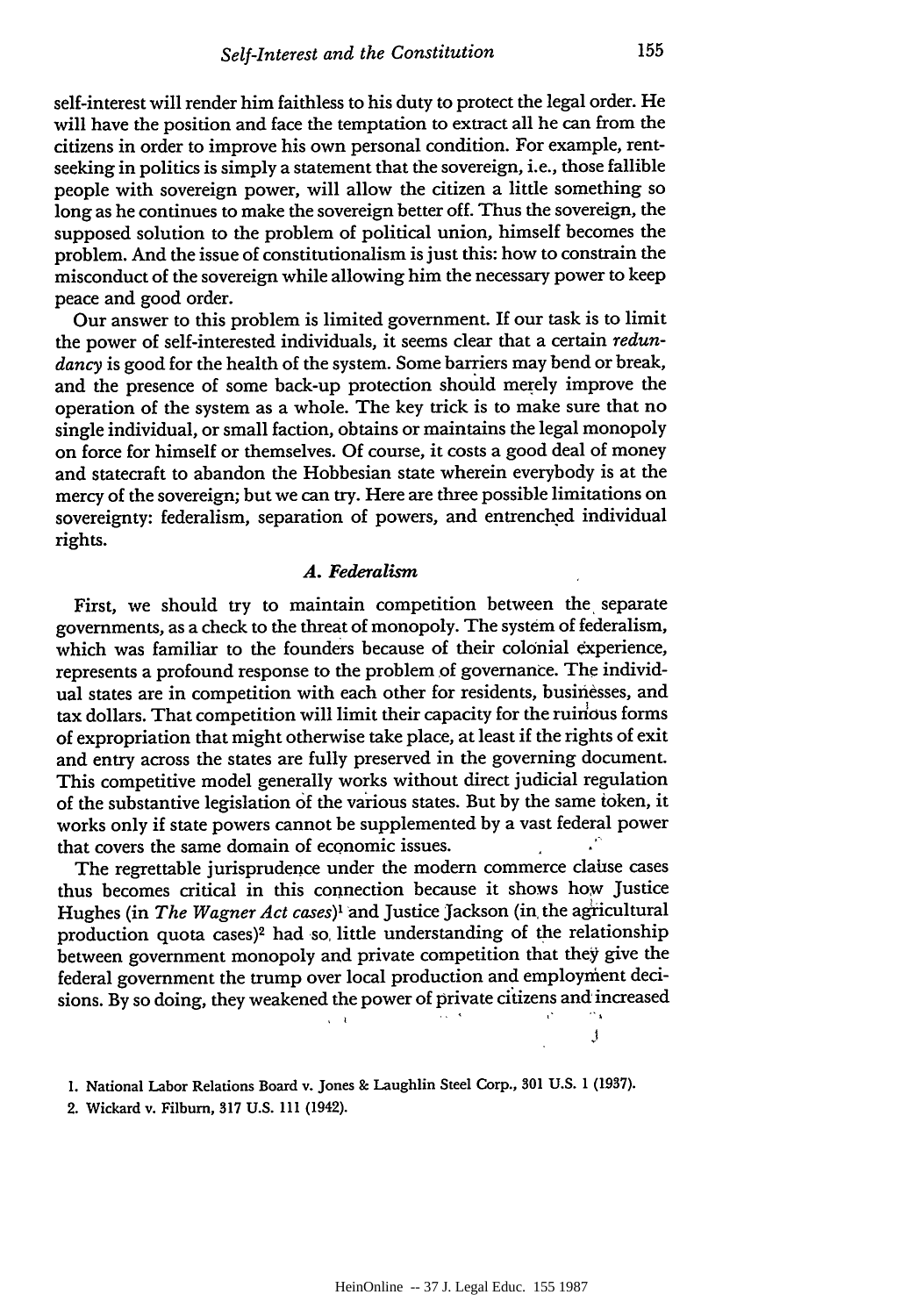the opportunities for interest-group politics. The power to exit from any given state loses much of its effectiveness when Congress can regulate private market behavior on a national scale. The groups that are bound in state A can no longer escape their restriction by a move to state B, since the federal solution is undercut by a national cartel enforced at the national level. Federalism as a counterweight to the monopoly sovereign is undercut by the massive expansion of federal power under the commerce clause.3

### *B. Separation of Powers*

The second restraint on sovereignty is the division of power across separate branches at every level of government, each division acting as a check on the powers of the others. This system of restraints was built into the original Constitution, and in large measure it has held. The most controversial element is the judicial, but the case for judicial review is that, while the courts do have the power to trump legislation, they lack (or should lack) other powers: they have no power of appointment, no power to levy taxes and impose regulations, no power to declare war. Thus no sovereign monopoly is conferred upon the judges, even under the banner of judicial activism.

Administrative agencies, which were not a part of the Constitution's original plan, raise a more controversial issue. My view is that they are flatly unconstitutional—there is no article IIIA—and for good reason. Keeping the cost of running government low is not an unalloyed blessing when there is a persistent.risk of government misconduct. Forcing all powers into three distinct branches reduces the total size of the federal government and forces those in power to make hard choices about what should be done. The rigid division of power operates therefore as another indirect limit on the size of government and hence upon its total power. The modem regulatory state is quite unthinkable without independent administrative agencies, and that is the way it should be.

### *C. Entrenched Rights*

The last part of the overall system is the direct protection of individual rights. In part this principle is necessary because the exit rights from the states (or for that matter the nation) are simply not powerful enough to overcome all forms of governmental abuse. Local expropriation in land use contexts continues to be rampant; and the formal school segregation in the Old South (and to a lesser extent elsewhere) indicates that local governments do exercise some substantial element of monopoly power, which can be turned in unprincipled fashion against some determinate group of citizens for the benefit of the rest. If the key peril is the inability of democratic political institutions to preserve the rights of minorities, then the problem of entrenched legal rights against both state and federal government is rightly regarded as critical to our entire scheme of government.

**<sup>3.</sup>** I shall treat these problems in greater detail in The Proper Scope of the Commerce Clause in a forthcoming issue of the Virginia Law Review.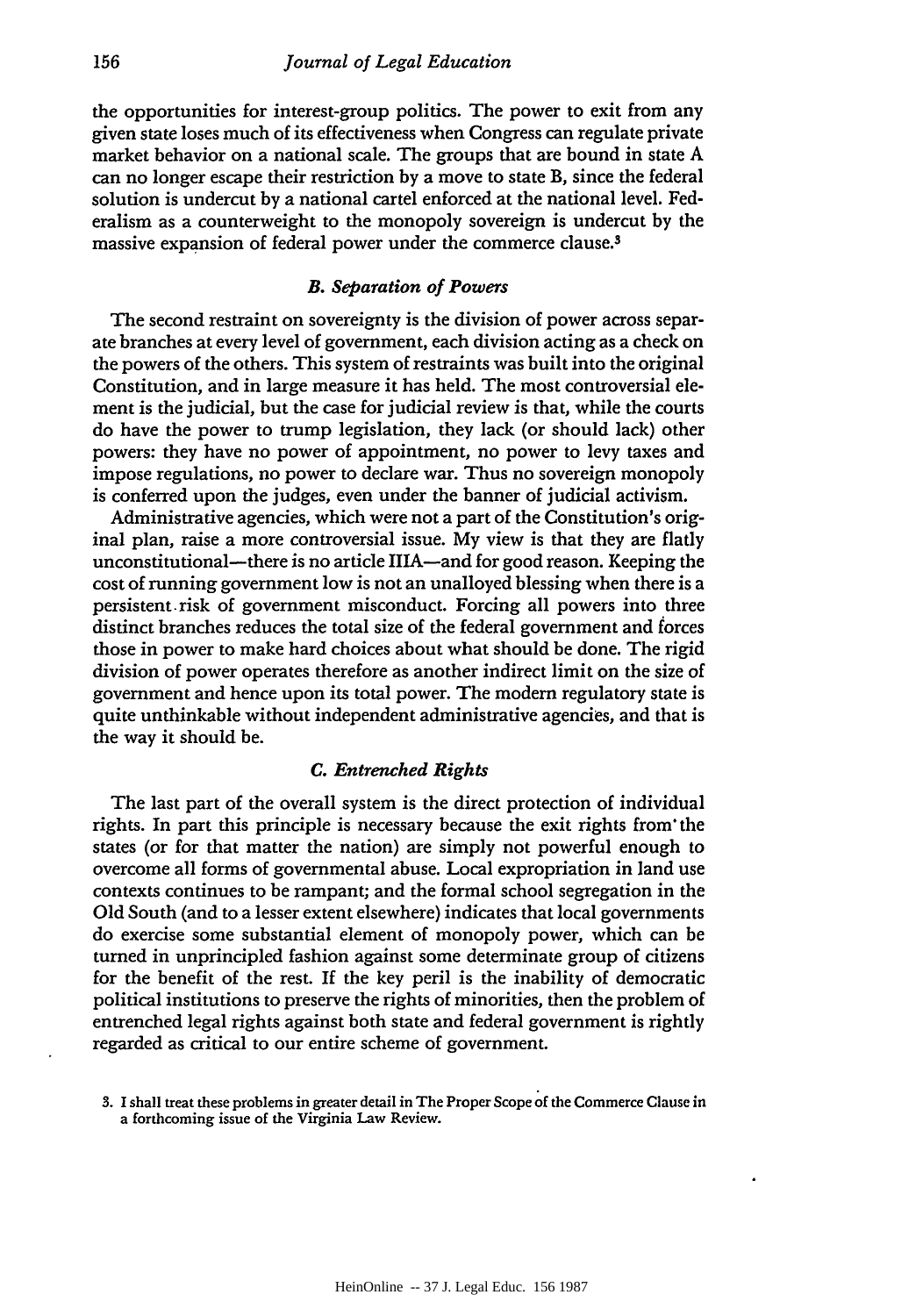Accordingly, I strongly support limitations upon government power in all areas of life. In addition, I think that the modern distinction between preferred freedoms and ordinary rights is wholly misguided, not because the former receive too much protection but because the latter receive far too little. It is not sufficient to say that the rich can protect themselves by legislation. We are not trying to protect them as such. The concern is social. There is little good to factional struggles that pit industry against industry, rich against rich, or poor against poor. But whatever the configuration of these struggles, the source of concern is social, not private, losses. The defense of private property that I have tried to mount is not a disguised defense of special privilege.4 I should strike down any legislation that tries to restrict entry to preserve the province of the well-to-do. As Adam Smith demonstrated so long ago, a belief in property and markets is not a belief in mercantilism, high tariffs, and other barriers to trade.

Our basic purpose is to keep the Sovereign, that Leviathan, to manageable proportions. That task is not an easy one because a constitution requires that one make judgments in the abstract, with confidence that they will hold good in the particular cases that arise in the future. That has proved a recurrent difficulty with all substantive guarantees, but not a hopeless one. The ambiguity and error at the margins, be it with property or speech, are well worth tolerating to preserve the core. Over the years we have been able to fashion principles of freedom of speech that control its use as an adjunct to force and fraud, while allowing it the broadest possible sway in other areas. That same generality is applicable in principle to the constitutional protection of contract and property, notwithstanding their shabby treatment at the hands of the Supreme Court.

Recall the observations I made at the beginning of this paper about the effect of ordinary contracts. If they are correct, then we know that voluntary commercial transactions increase the wealth of the contracting parties and generate systematic positive externalities. The use of violence has exactly the opposite social effect. The argument in no way turns on the particulars of the case, such as the type of private contract or the motivation for violence. We have therefore the requisite generality to support a constitutional principle. We can protect contract whether we work with labor or capital markets, whether we deal with restrictions on entry imposed by the minimum-wage laws, with restrictions on entry that prevent banks from selling securities, or with rent-control laws. As a matter of first principle, they are all unconstitutional. The details of each case do not alter the general analysis. They only indicate the way in which fundamentally wrongheaded legislation takes its toll in social loss, whether measured in terms of utility or wealth. Decisions such as *Lochner v. New York5* were correct because New York's maximum-hour legislation was vintage special-interest legislation:

<sup>4.</sup> Richard A. Epstein, Takings: Private Property and the Power of Eminent Domain (Cambridge, Mass., 1985).

**<sup>5. 198</sup> U.S.** 45 **(1905).**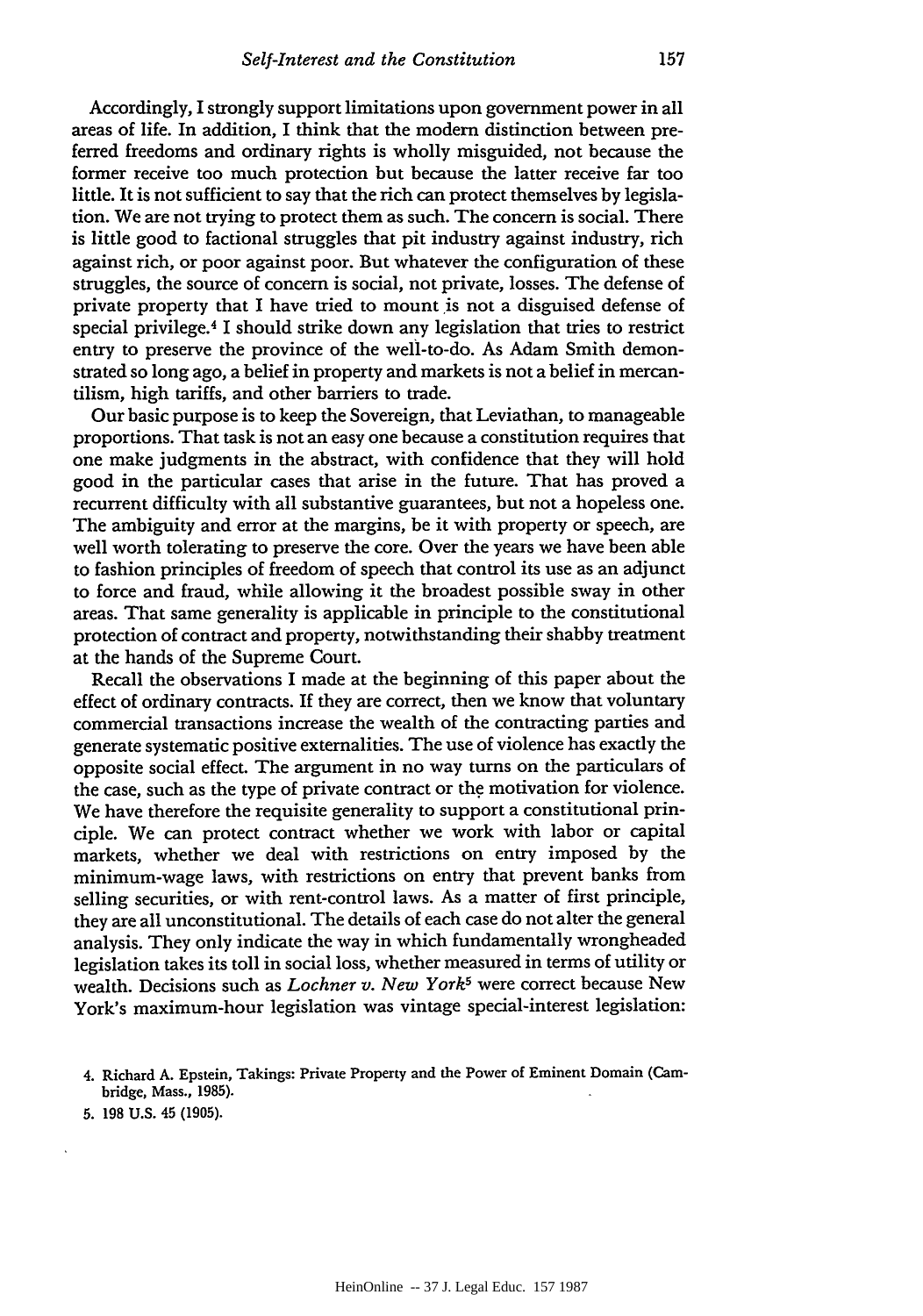successful attempts by certain unions to impose disproportionate burdens upon rival firms that employed different modes of production and hence had different requirements for their work force.<sup>6</sup>

The principles of substantive due process, or of takings, *do* deserve constitutional status precisely because they have a generality, power, and permanence that are immune to future shifts in technology or tastes. While there is surely a need to leave to the legislature the decision whether to declare war on some foreign nations, there is no similar reason to suspend judgment when the question is whether one should regulate wages and prices of ordinary labor and commodities.7 Since that question can be answered in the negative once and for all, there is no reason to leave it open so that legislatures can get it wrong when they succumb to the powerful pressures and blandishments of special-interest groups. There is a powerful normative theory which explains why the protection of liberty and property are good for all ages, and it is that theory which makes it inadvisable to draw the artificial distinction between the protection of speech and the protection of property which is now embedded in the modem law.

### **HI.** Is Constitutionalism Possible?

The above program is an ambitious one. One might ask therefore, Can all this be done **by** any constitution? By our Constitution? One's answer in large part depends upon the view one takes of language, of its capacity to guide and inform. If one assumes that all doctrines are mushy, intellectually open, politically adaptable, and morally contestable, then any effort to formulate a constitution is in vain. Sooner or later, and probably sooner, any serious effort at constitutional elaboration will necessarily fall of its own weight. Yet it seems clear that some provisions of our Constitution, most notably those on separation of powers and freedom of speech and religion, have survived the pounding to which generations of cases have exposed them precisely because linguistic skepticism has never dominated judicial approaches to textual interpretation.

- 6. The bakers employed **by** Lochner worked longer hours because they both prepared the bread in the evening and removed it from the ovens in the morning, sleeping in between. The larger rival union firms used two shifts of labor and did without sleeping workers. It is worth noting three features of the legislation. First, the maximum-hour legislation invalidated in *Lochner* disrupted Lochner's way of doing business but had no impact on his protected rivals. Second, the maximum-hour legislation was part of a larger package of "reform" legislation that heavily regulated the sleeping conditions of workers, with obviously disparate effects. Third, not all types of bakers were covered. The forces that procured the legislation were able to tailor it so that it did not provoke legislative opposition from other industries with whom these union bakers were not in competition. See generally, Richard A. Epstein, Toward a Revitalization of the Contract Clause, **51 U.** Chi. L. Rev. **732-34** (1984).
- **7.** There is only the question of whether the regulation can take place if the compensation is provided to the losers. That compensation will typically not be forthcoming because the regulation is a negative sum game. But the possibility of improving overall social welfare is what distinguishes at a constitutional level the use of antitrust laws to control horizontal .monopolies from the minimum-wage rules. For a more extended treatment of these issues, see Epstein, *supra* note 4, esp. at **274-82.**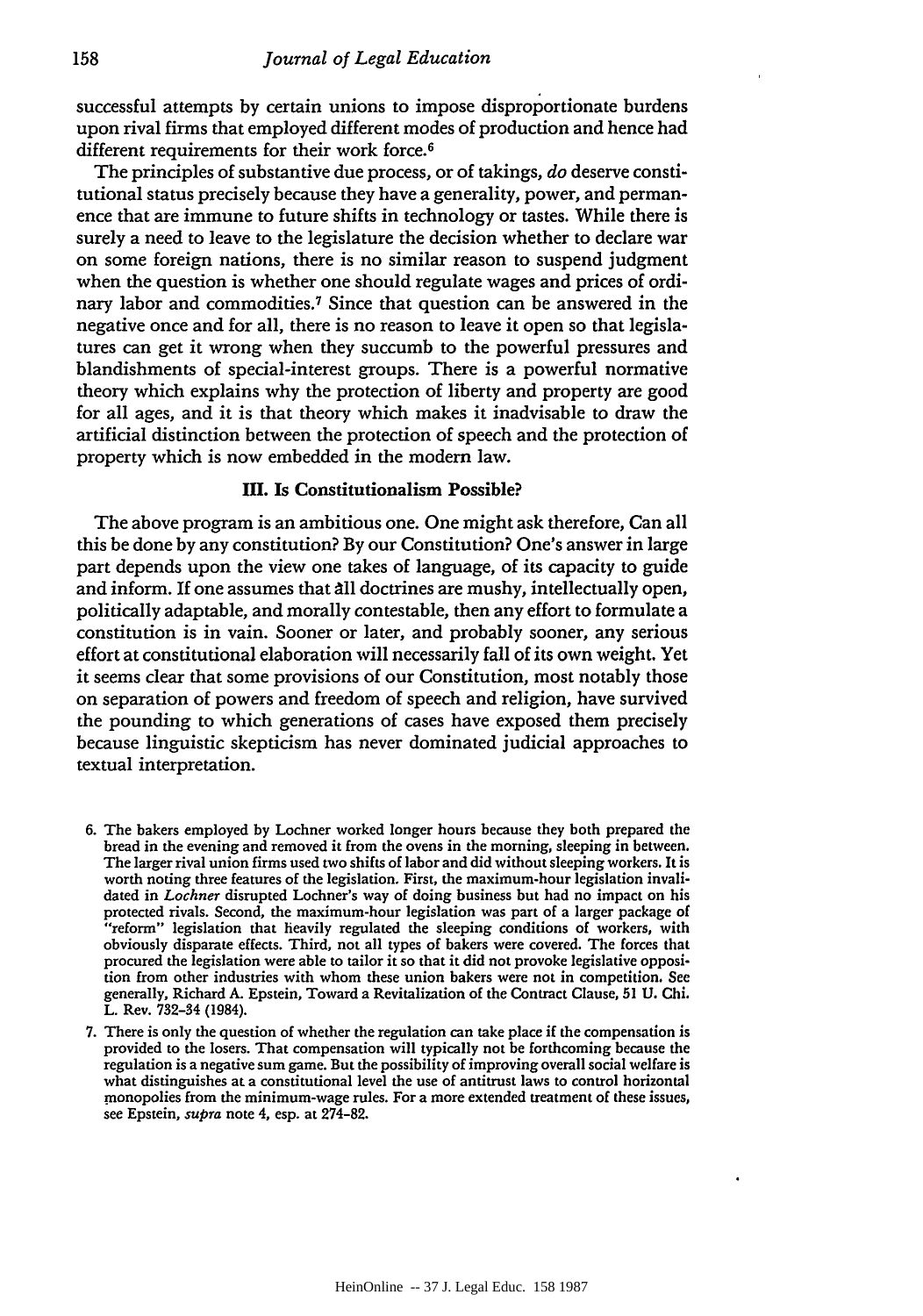I will go further. I think that very few of the wrong steps that have been taken in our constitutional history can be made respectable by celebrating the open-textured nature of constitutional language. In ordinary usage, manufacture does precede commerce; it is not part of it. In ordinary language, there is no watertight distinction between a tax and a taking. In ordinary language, the creation of legislative and executive power does not authorize the use of administrative agencies. I do not want to minimize the interpretive difficulties that arise under the Constitution even when interpreted with an eye to its basic structure and theory. But the difficulties of interpretation cannot explain the current malaise of modem American constitutional law. The remorseless and enormous expansion in government power can only be explained by the systematic repudiation of the basic principles of limited government which informed the original constitutional structure. It is a different political philosophy that lies at the root of the many decisions that have extended the scope of federal (and state) power over individual affairs. The Constitution was drafted by individuals who tried to find a Lockean response to the Hobbesian problem. It has been interpreted by courts and academics who too often forget that big government is often the problem, not the solution.

## Epilogue: Comments on Remarks of Other Participants

I want to comment very briefly on the presentations of the four other panel members.<sup>8</sup> First, a general observation: the words "self-interest" and "greed" simply disappeared from the discourse after I spoke. The question is, What happened to them and why?

With respect to Gerry Lopez's talk, I share his sense that a "grand constitution" does not require everyone's allegiance to a common set of core values. His own political uneasiness is wholly consistent with my own view of government. One advantage of having a minimal, rather than a large state, is that it allows people of differing beliefs and traditions to live together in relative political tranquility, without having to make collective choices about the proper signs and symbols of culture. It is only the large, modem state that threatens the private beliefs of political and ethnic groups. To someone like me, whose grandparents were all immigrants, open immigration and freedom of movement are critical not only to prosperity but also to survival. It is big government and its transfer programs that have tended to close off these opportunities, if only because we cannot afford to provide for outsiders the essential social services we provide for ourselves.

Second and more generally, there are two ways to handle the problem of factions. First, if you know that everybody is supping at the collective trough, you can try to join the crowd, which is what Lopez in essence proposes. But my basic instinct is that this strategy is a social and intellectual

<sup>8.</sup> These comments are not after-thoughts, but were given as part of the plenary session, in which each of the participants had the opportunity to comment on the remarks of the others.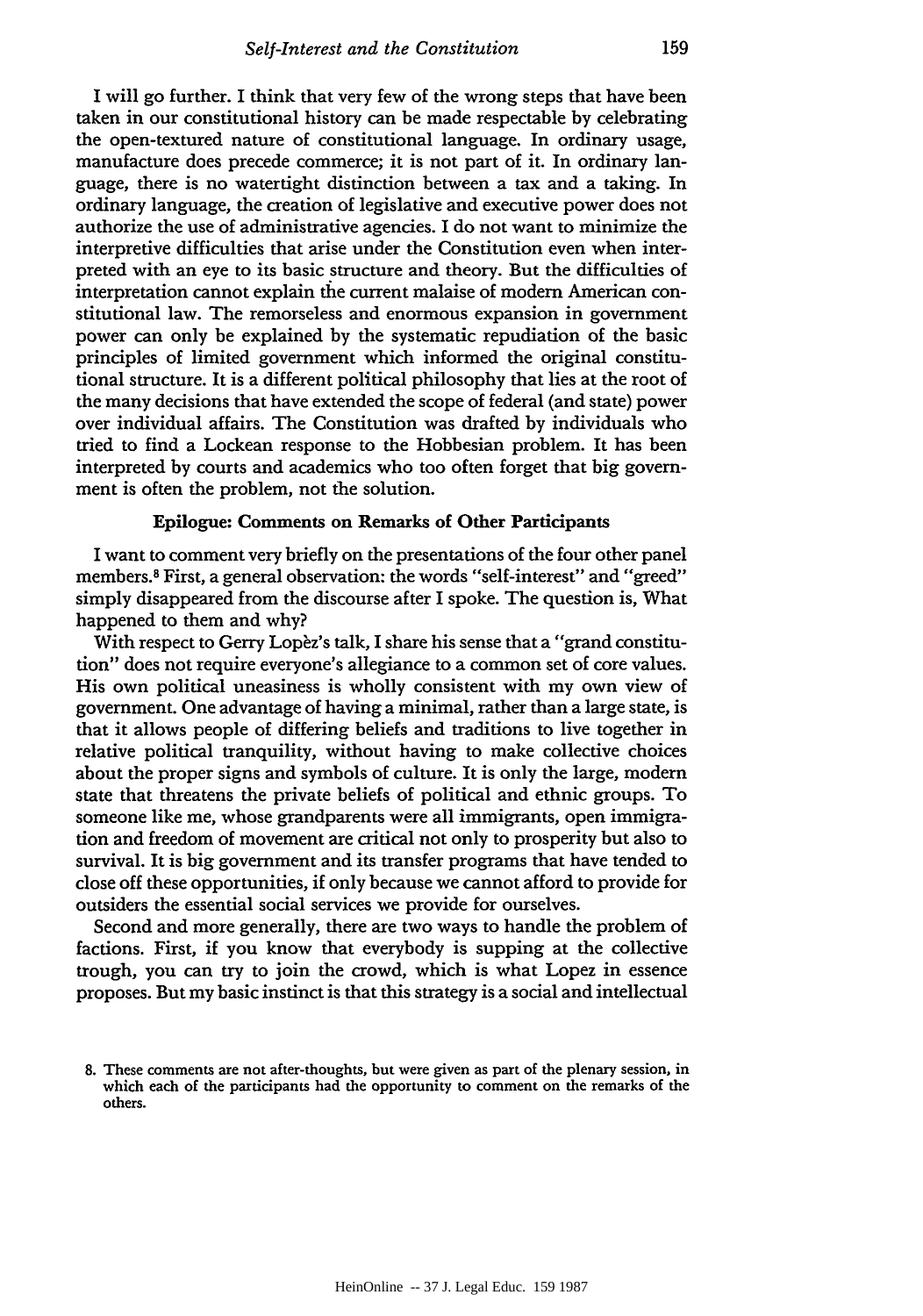mistake. What you really want to do is to strengthen legal prohibitions and institutions so that today's fat cats will be prevented from continuing their elegant meals. That strategy suggests the need for stronger government restraints on government power rather than greater participation for everyone. It seems to me that everyone gains when you restrict private access to public goods, while everyone loses if that access is made unlimited.

Hanna Pitkin discusses the question of what a constitution means, and I quite agree with her that the nature of the discourse is going to be heavily influenced by our understanding of the underlying nature of man. But I have two points of caution. First, she cannot talk about this problem at a high level of abstraction unless she makes some decision about the proper form of government. Second, when you try to figure out the nature of man in thinking about constitutional government, you should emphasize those elements of human behavior that are most universal and constant. Again, self-interest fits the bill. It is very dangerous to speak constantly about realizing *"our"* collective responsibilities and rights while ignoring the risks of self-interest. The reason, public-choice theory tells us, is the fallacy of composition: too often the choice of the group is mistakenly thought to be a simple summation of the choice of its members. When all of us get together it may turn out that only some of us will win. Taking the language of "we and us" too far compounds the excesses of popular democracy. What is needed is a system that tries to get the best out of public life while limiting these political excesses. The tripartite structure that we have evolved over the years-if we had kept to it more systematically than we have done-would have done a better **job** in this regard than our relentless expansion of government power into economic affairs.

Larry Tribe's presentation reveals a very radical disjunction in the ways he and I do intellectual work generally. I regard his talk as a perfect illustration of Christmas Past. It is an effort to think about the world as a series of discrete, unconnected contradictions. He denigrates any effort at holistic or comprehensive approaches, without offering any alternative in its place. Yet in the end the hedgehog will indeed beat the fox, for people with coherent, unitary conceptions must dominate intellectually others who are content to live with contradictions in their basic position.

But wait. Professor Tribe is only prepared to pay the price of contradiction at the abstract level, when he is talking about the glorification of political life in all its richness and fullness. Once he is faced with a concrete case that lies between two inconsistent traditions, sooner or later one of them must yield. Tribe must therefore have some kind of theoretical framework to tell him what will be abandoned and what will survive. If, for example, we consider a case such as *Bowers v. Hardwick,9* he can talk about all the perturbations of the first and fourth amendments. (Tribe's exclusion of the fifth amendment on private property I take as an inadvertent slip.) But on

**9. 106** Sup. *Ct.* 2841 **(1986).**